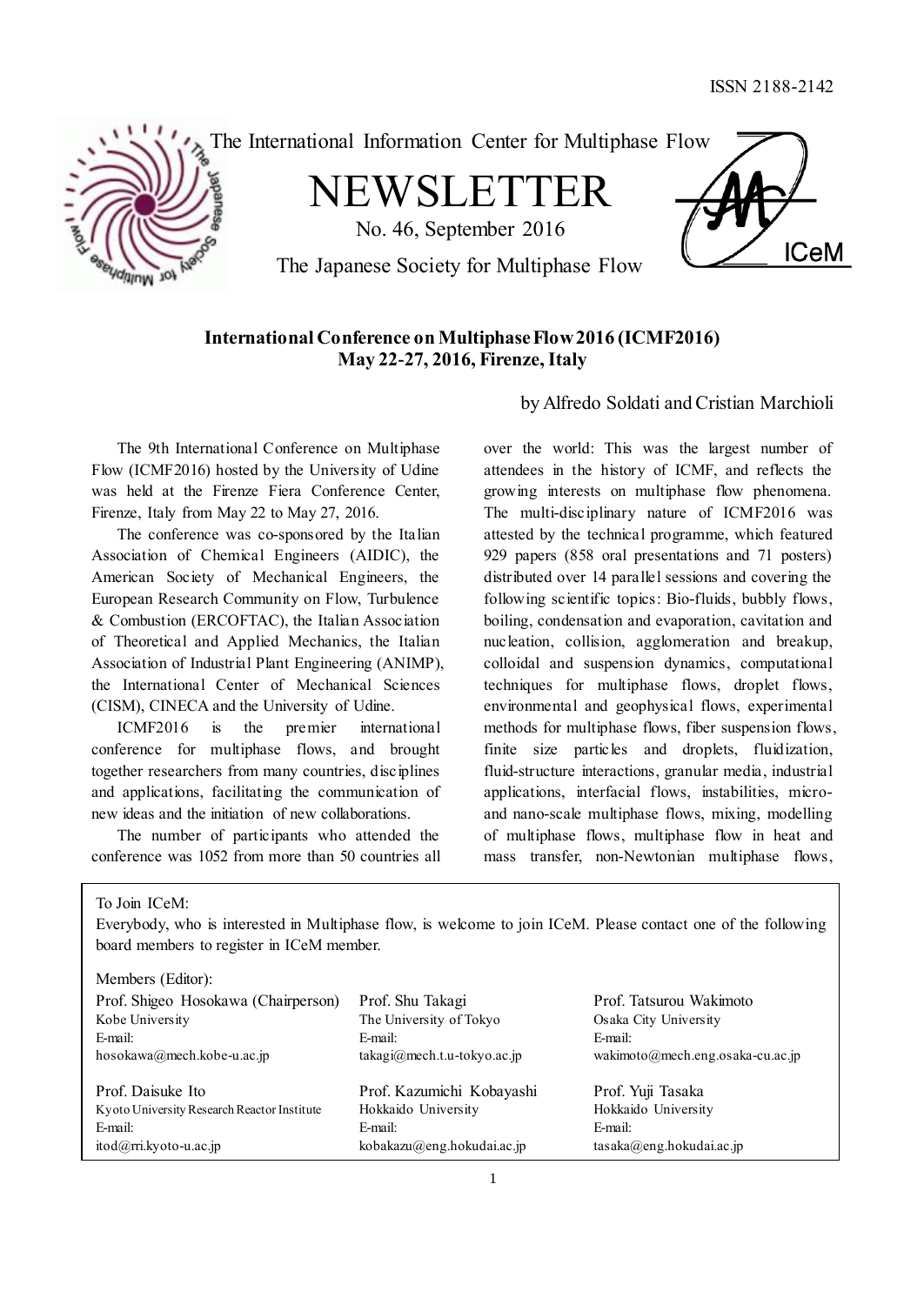particle, bubble and drop dynamics, particle-laden flows, reactive multiphase flows, turbulence in multiphase flows.

The programme of ICMF2016 also included the Poster Competition (the three best posters were awarded with full reimbursement of the registration fee), 5 plenary lectures (given by Professors Christine Hrenya, Joseph Katz, Detlef Lohse, Kazuyasu Sugiyama and Stéphane Zaleski), 10 semi-plenary lectures (given by Professors Yutaka Abe, Dieter Bothe, Mickael Bourgoin, Joseph Dufek, Ho-Young Kim, Dominique Legendre, Omar Matar, Giovanna Vittori, Evelyn Wang, and Roberto Zenit) and 2 ICMF Award lectures (given by Professor Said Elghobashi, recipient of the Senior Award, and Professor Olivier Desjardins, recipient of the Junior Award).

The conference welcomed delegates in the centuries-old park of the Conference Center on Sunday, May 22. The official opening ceremony of ICMF2016 was held in the Auditorium on Monday, May 23 at 8:30 am. Prof. Alfredo Soldati, the conference chair, delivered the opening address followed by congratulatory messages from Prof. Tomoji Takamasa, president of the Japanese Society for Multiphase Flow, and Prof. Jacques Magnaudet, chairman of the ICMF Governing Board.

The technical programme started on Monday at 9:00 am and ended on Friday, May 27 at 1:00 pm. Each day was opened by a plenary lecture, followed by parallel technical sessions in the morning, semi-plenary lectures followed by parallel technical sessions in the afternoon. The poster session took place at 5:40 pm on Tuesday, followed by a Pizza Show Cocktail. The Senior Award lecture at 5:45 pm on Wednesday, the Junior Award lecture at 6:15 pm on Thursday. The Conference Banquet was held on

Wednesday at the Nuovo Teatro dell'Opera and accommodated 870 delegates. Before the Banquet, delegates had the exclusive chance to attend the Dress Rehearsal of the Orchestra and the Chorus of the Maggio Musicale Fiorentino festival. During the Banquet, the recipients of the Senior and Junior ICMF Awards were announced, along with the six newly-elected members of the Governing Board and the recipients of the Poster Award.

During the Closing Ceremony on Friday, the location for ICMF2019 was announced. The next meeting will take place in Rio de Janeiro, Brasil. Professor Oscar M. H. Rodriguez, from the University of Sao Paulo, will be the conference chair.

The conference was organized with the great help of many individuals and organizations. The 16 members of the Local Organizing Committee (LOC), together with the 12 members of the Governing Board and the 75 members of the International Scientific Committee, reviewed all the submitted abstracts, advertised the conference, and assisted in the selection of invited speakers. In addition, the LOC organized the technical sessions, student assistants, and judging for the Poster Award. Special thanks must be addressed to AIDIC for the outstanding administrative management of the conference, and to the Firenze Convention & Visitors Bureau for the logistics support and conference services provided.

Alfredo Soldati, Chairman of ICMF2016 Cristian Marchioli, Scientific Secretary of ICMF2016 University of Udine E-mail: soldati@uniud.it, marchioli@uniud.it

# **The 24th International Conference on Nuclear Engineering (ICONE-24) June 26-30, 2016, Charlotte, NC, USA**

## by Shuichiro Miwa

The 24th International Conference on Nuclear Engineering (ICONE-24) was held from June 26-30, 2016 at Charlotte Convention Center, Charlotte, NC, where it's known as the mid-Atlantic energy hub in

the United States. It was chaired by Prof. Yassin A. Hassan (Texas A&M), and co-sponsored by ASME, JSME, and CNS. The conference was also supported by nearly 100 corporate sponsors and exhibitors, and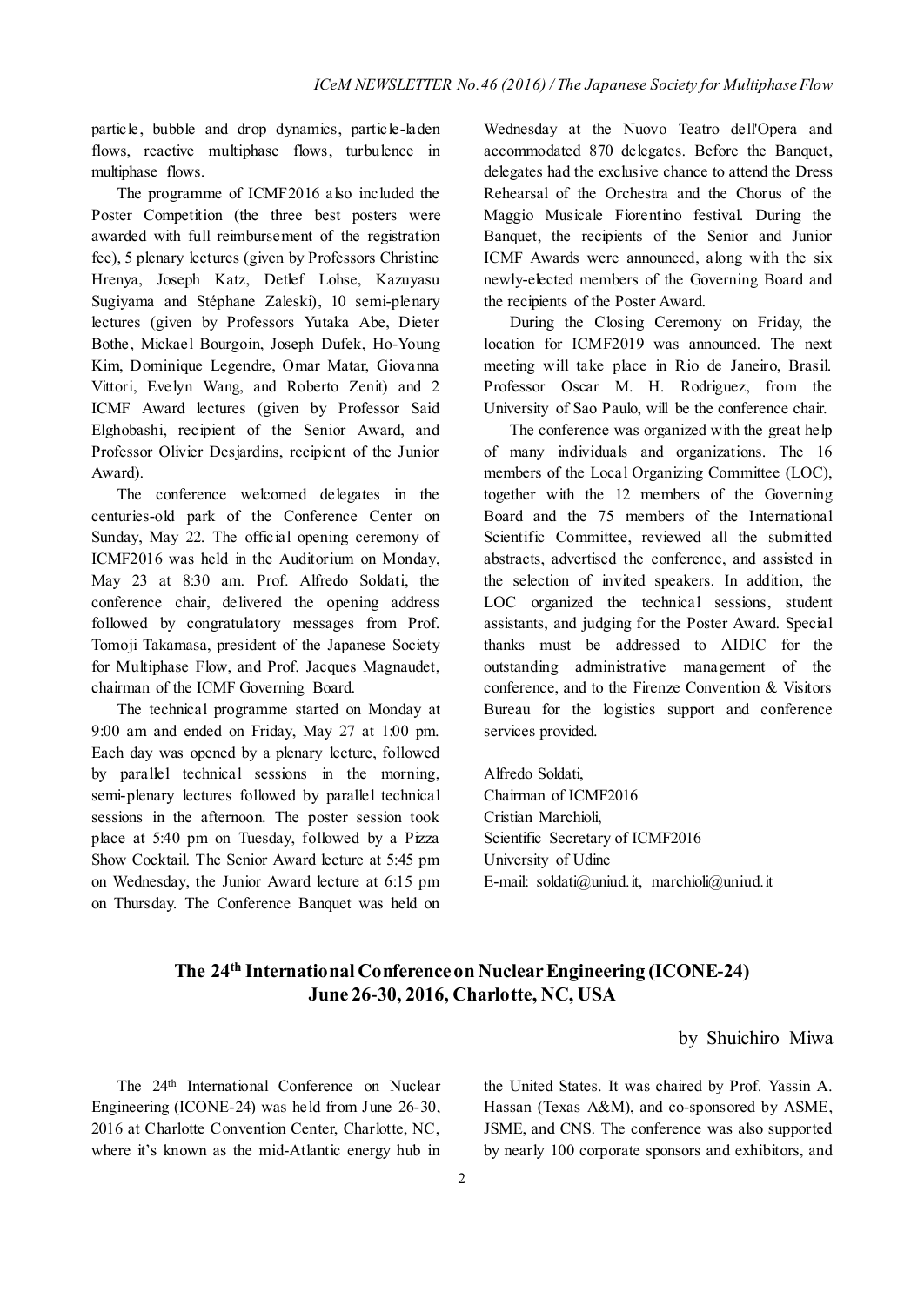co-held with 2016 Power & Energy Conference for the first time. Total attendance was 1,671 (counting both ICONE and Power & Energy) and nearly 600 technical presentations were given for ICONE.



Photo 1 Opening reception at NASCAR Hall of Fame

The ICONE-24 covered wide range of topics comprised of following tracks: (1) Plant Operations, Maintenance and Life Cycle Management; (2) Nuclear Fuel, Fuel Cycle, Reactor Physics and Transport Theory; (3) Plant Systems, Structures and Components and Materials; (4) Instrumentation and Controls (I&C); (5) Smart Grids, Grid Stability; (6) Advanced and Next Generation Reactors, Fusion Technology; (7) Safety, Security and Cyber Security; (8) Codes, Standards, Licensing and Regulatory Issues; (9) Thermal-Hydraulics; (10) CFD and Coupled Codes; (11) Decontamination and Decommissioning, Radiation Protection, Shielding and Waste Management; (12) Workforce Development, Nuclear Education and Public Acceptance; (13) Mitigation Strategies for Beyond Design Basis Events; (14) Risk Management.

In addition, to foster the development of future nuclear professionals, ICONE Student Paper Competition (Track-15) was held hosting more than 100 students from all over the world. Purpose of the track is to provide students an opportunity to gain technical skills as well as to interact with industrial/ academic professionals around the globe through technical sessions. 87 selected students competed for the Akiyama Memorial Award, established by the JSME in memory of the Professor Akiyama. The medal was awarded to Mr. Lambert Fick of Texas A&M based on the quality of technical paper, presentation, and poster session. In addition, paper awards and poster awards were given to selected students from the regional of ASME, JSME and CNS.



Photo 2 Banquet at The Speedway Club at Charlotte Motor Speedway

Year 2016 marked 60<sup>th</sup> anniversary for the ASME Nuclear Engineering Division. To celebrate its anniversary, the reception was held on June 29 along with the Student and Track Leaders Awards Ceremony. Now in its 24th year, history of ICONE was presented by Prof. Yasuo Koizumi, and its long-term role and contribution as a voice for global nuclear community was celebrated.

The ICONE-25 will be held in Shanghai, China, May 14-18, 2017.

Shuichiro Miwa, Assistant Professor ICONE-24 Student Track Co-Chair Hokkaido University E-mail: smiwa@eng.hokudai.ac.jp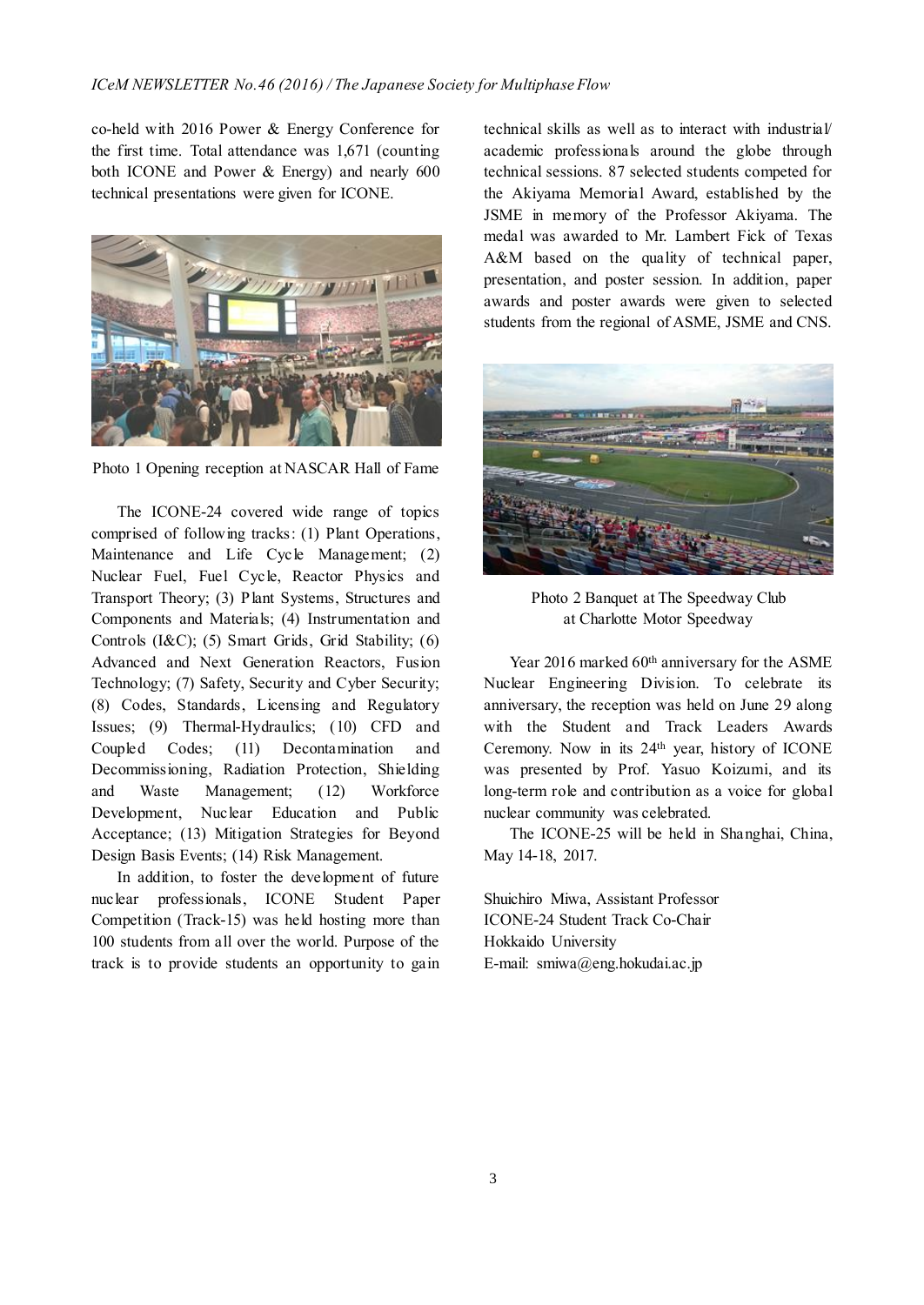## **Future Meetings**

Following list includes conference name, place, date and contact information.

#### **The 7th International Conference on Vortex Flows and Vortex Models (ICVFVM 2016)**

Rostock, Germany, September 20 - 22, 2016 Chair: N. Kornev (University of Rostock) http://www.icvfvm2016.uni-rostock.de/icvfvm-2016/

#### **The 27th International Symposium on Transport Phenomena (ISTP 27)**

Honolulu, USA, September 20 - 23, 2016 Chair: T. Tomimura (Kumamoto University) Co-Chair: K. Fushinobu (Tokyo Institute of Technology) Co-Chair: T. Hatakeyama (Toyama Prefectural University) http://www.istp27.jp/index.html

## **The 10th International Symposium on Ultrasonic Doppler Methods for Fluid Mechanics and Fluid Eigineering (ISUD 10)**

Tokyo, Japan, September 28 - 30, 2016 Chair: H. Kikura (Tokyo Institute of Technology) http://www.nr.titech.ac.jp/isud10/

## **1st Workshop on Advances in CFD and MD Modelling of Interface Dynamics in Capillary Two-Phase Flows**

Lausanne, Switzerland, October 3 - 7, 2016 Chair: J. R. Thome (EPFL) Chair: M. Magnini (EPFL) Chair: A. Ferrari (EPFL) Chair: B. A. Nichita (EPFL) Chair: E. Gros (EPFL) http://ltcm.epfl.ch/page-127462-en.html

## **The 11th International Topical Meeting on Nuclear Reactor Thermal-Hydraulics, Operation and Safety (NUTHOS-11)** Gyeongju, Korea, October 9 - 13, 2016 Chair: J. H. Kim (KAIST) Chair: G. Li (CNS)

Chair: B. R. Sehgal (KTH) http://www.nuthos-11.org/

## **The 13th International Conference on Flow Dynamics (ICFD2016)** Sendai, Japan, October 10 - 12, 2016 Chair: S. Maruyama (Tohoku University) http://www.ifs.tohoku.ac.jp/icfd2016/

**The Heat and Mass Transfer in Nuclear Safety Applications: Severe Accident, Environment Contamination, Waste Storage (HMTNS-16)** Juan les Pins, France, October 25 - 28, 2016 Chair: F. Fichot (IRSN) Chair: M. Quintard (IMFT) http://www.ichmt.org/site/2/hmtns-16

### **The 11th International Symposium on Advanced Science and Technology in Experimental Mechanics (11th ISEM'16)**

Ho Chi Minh City, Vietnam, November 1 - 4, 2016 Chair: N. M. Tam (Ho Chi Minh University of Technology) http://www.jsem.jp/ISEM11/index.html

## **The Fourth International Forum on Heat Transfer (IFHT2016)**

Sendai, Japan, November 2 - 4, 2016 Chair: T. Ohara (Tohoku University) http://ifht2016.org/index.html

## **The 18th Annual Conference on Liquid Atomization & Spray Systems - Asia (ILASS-Asia 2016)**

Chennai, India, November 6 - 9, 2016 Chair: R. V. Ravikrishna (Indian Institute of Science) https://ilass-asia2016.org/index.php

#### **The 15th Asian Congress of Fluid Mechanics (ACFM15)**

Sarawak, Malaysia, November 21 - 23, 2016 Chair: K. Munisamy (UNITEN) http://fet.mmu.edu.my/~acfm/

# **The 10th Japan-Korea Symposium on Nuclear Thermal Hydraulics and Safety (NTHAS10)**

Kyoto, Japan, November 27 - 30, 2016 Chair: T. Kunugi (Kyoto University) Chair: K.-H. Bang (KMOU) http://www.nthas10.org/

## **International Symposium on Micro-Nano Science and Technology 2016**

Tokyo, Japan, December 16 - 18, 2016 Chair: S. Kawano (Osaka University) http://www.iwaselab.amech.waseda.ac.jp/mnm2016/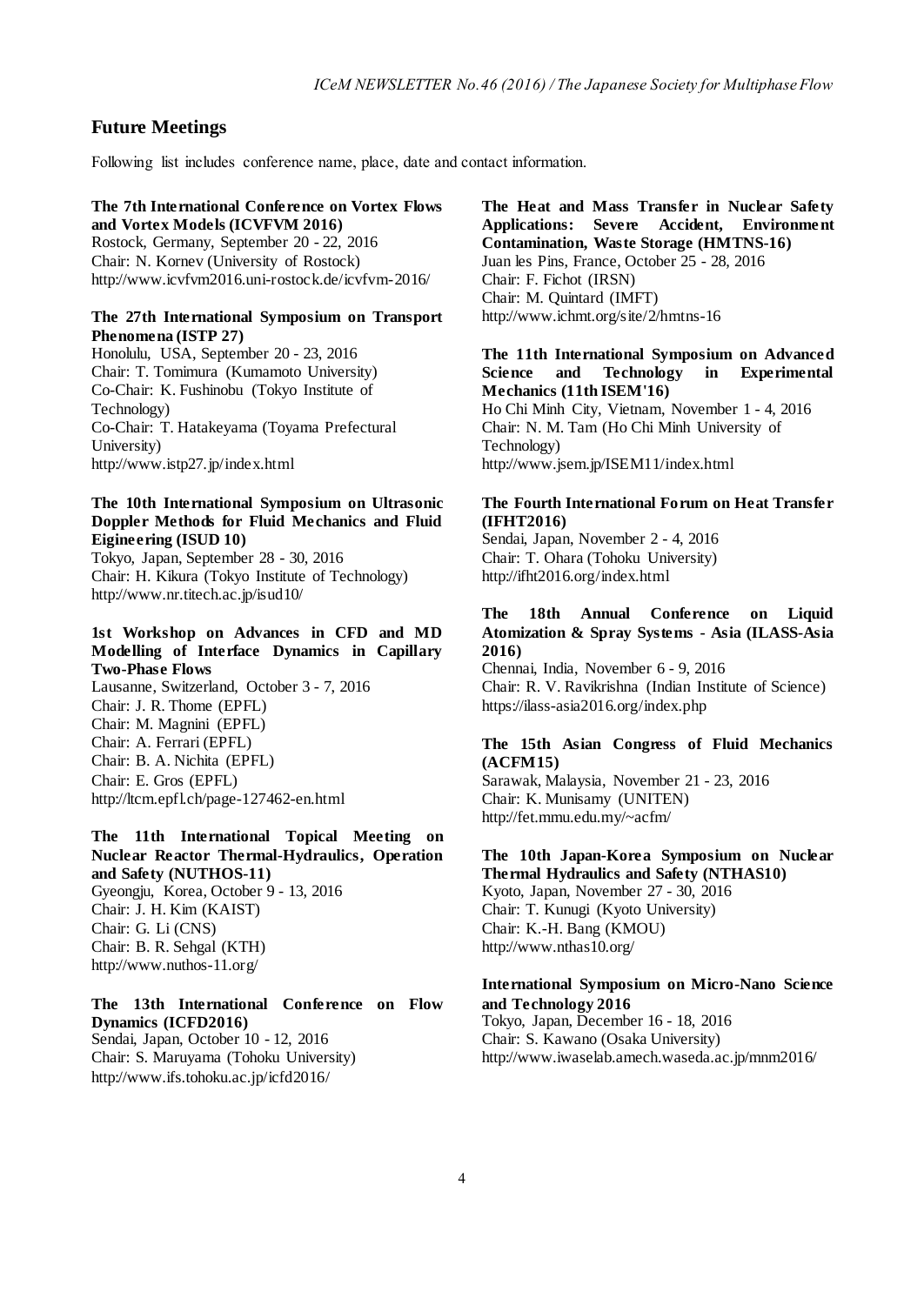----------------------------- 2017 ----------------------------

**The 34th Short Courses on Modelling and Computation of Multiphase Flows** Zurich, Switzerland, February 13 - 17, 2017 Contact: Prof.H-M Prasser (ETH Zurich) E-mail: shortcourse@lke.mavt.ethz.ch URL: http://www.lke.mavt.ethz.ch/shortcourse

## **The 6th International Symposium on Micro and Nano Technology (ISMNT-6)** Fukuoka, Japan, March 19 - 22, 2017

Chair: K. Takahashi (Kyushu University) Chair: X. Zhang (Tsinghua University) http://ismnt-6.org/

**Asian Conference on Thermal Sciences 2017 (1st ACTS)**

Jeju, Korea, March 26 - 30, 2017 Chair: S. J. Kim (KAIST) http://acts2017.org/

## **2nd Thermal and Fluids Engineering Conference (TFEC) and 4th International Workshop on Heat Transfer (IWHT)**

Las Vegas, Nevada, USA, April 2 - 5, 2017 Chair: F. Battaglia (Virginia Tech) http://www.astfe.org/tfec2017/

**The 5th IIR International Conference on Thermophysical Properties and Transfer Processes of Refrigerants (TPTPR2017)** Seoul, South Korea, April 23 - 26, 2017 Chair: Y. T.Kang (Korea University) Chair: M.S. Kim (Seoul National University) http://tptpr2017.org/

**ASME Verification and Validation Symposium (V&V)** Las Vegas, NV, USA, May 3 - 5, 2017 https://www.asme.org/events/vandv

**The 3rd International Symposium on Multiscale Multiphase Process Engineering (MMPE2017)** Toyama, Japan, May 8 - 11, 2017 Chair: K. Terasaka (Keio University) http://www.mmpe.jp/

**The 25th International Conference on Nuclear Engineering (ICONE-25)** Shanghai, China, May 14 - 18, 2017 https://www.asme.org/events/icone

**The 29th Annual Conference on Liquid Atomization and Spray Systems (ILASS-AMERICAS 2017)** Atlanta, GA, USA, May 15 - 18, 2017 http://www.ilass.org/2017/savethedate.htm

### **The 7th International Symposium on Advances in Computational Heat Transfer (CHT-17)**

Napoli, Italy, May 28 - June 2, 2017 Chair: N. Bianco (Università degli studi Federico II) http://www.ichmt.org/site/4/cht-17

## **The 9th World Conference on Experimental Heat Transfer, Fluid Mechanics and Thermodynamics (ExHFT-9)**

Foz do Iguaçu, Brazil, June 11 - 15, 2017 Chair: J. Barbosa Jr. (Universidade Federal de Santa Catarina) Chair: G. Ribatski (Universidade de São Paulo) http://exhft9.org/

#### **2017 ANS Annual Meeting**

San Francisco, CA, USA, June 11 - 15, 2017 Chair: J. N. Reyes, Jr. (NuScale Power) http://www.ans.org/meetings/m\_148

# **The 12th International Symposium on Particle Image Velocimetry (ISPIV 2017)**

Busan, Korea, June 19 - 21, 2017 Chair: K. C. Kim (Pusan National University) http://www.ispiv2017.org/

## **Japan-U.S. Seminar on Two-Phase Flow Dynamics 2017**

Sapporo, Hokkaido, Japan, June 22 - 24, 2017 Chair: M. Mori (Hokkaido University) Co-Chair: G.Tryggvason (University of Notre Dame) http://nuclearsafety.eng.hokudai.ac.jp/jus2017/

## **The 3rd International Conference on Numerical Methods in Multiphase Flows (ICNMMF-III)**

Tokyo, Japan, June 26 - 29, 2017 Chair: Y. Matsumoto (RIKEN) Co-Chair: S. Takagi (University of Tokyo) Co-Chair: A. Tomiyama (Kobe University) http://www.jsmf.gr.jp/icnmmf2017/

## **The 10th International Symposium on Turbulence and Shear Flow Phenomena (TSFP10)**

Chicago, IL, USA, July 7 - 9, 2017 Chair: L. Smits (Princeton University) http://tsfp10.org/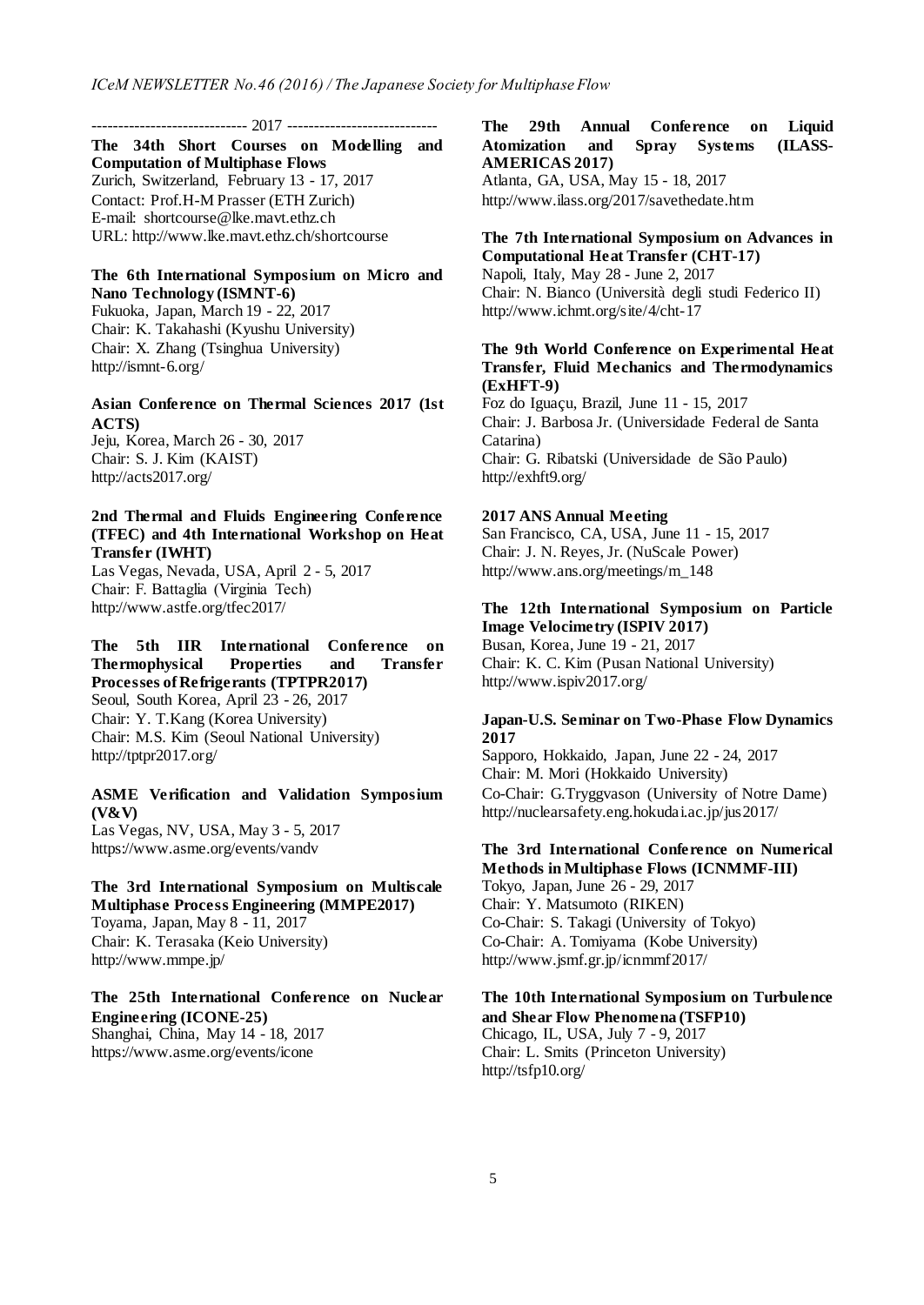**ASME Pressure Vessels & Piping Conference (PVP)** Hawaii, USA, July 16 - 20, 2017 Chair: M.Y.A. Younan (The American University in Cairo)

https://www.asme.org/events/pvp

# **International Pipeline Geotechnical Conference (IPG 2017)**

Lima, Peru, July 25 - 26, 2017 https://www.asme.org/events/ipg

## **The 9th International Conference on Modeling and Diagnostics for Advanced Engine Systems (COMODIA 2017)**

Okayama, Japan, July 25 - 28, 2017 Chair: E. Tomita (Okayama University) http://www.jsme.or.jp/conference/comodia2017/

## **The 17th International Topical Meeting on Nuclear Reactor Thermal Hydraulics (NURETH 17)**

Xi'an, China, September 3 - 8, 2017 Chair: G. Li (Chinese Nuclear Society) **The 9th JSME-KSME Thermal and Fluids Engineering Conference (TFEC9)** Okinawa, Japan, October 28 - 30, 2017 Chair: M. Takei (Chiba University) http://www.tfec9.org/

## **2017 ANS Winter Meeting and Nuclear Technology Expo**

Washington, DC, USA, October 29 - November 2, 2017 Chair: T. Troutman (Bechtel Nuclear, Security & Environmental) http://www.ans.org/meetings/m\_149

----------------------------- 2018 ----------------------------

**The 14th International Conference on Liquid Atomization and Spray Systems (ICLASS 2018)** Chicago, IL, USA, July 22 – 26, 2018 http://www.iclass2018.org/

**The 16th International Heat Transfer Conference (IHTC-16)** Beijing, China, August 10 - 16, 2018 http://www.ihtc16.org/

|                                   | <b>Executive Division of The Japanese Society for Multiphase Flow (2016)</b> |
|-----------------------------------|------------------------------------------------------------------------------|
| President                         | Y. Abe (University of Tsukuba)                                               |
| <b>Vice Presidents</b>            | A. Tomiyama (Kobe University)                                                |
|                                   | C. Iwaki (Toshiba Corporation)                                               |
|                                   | T. Okawa (University of Electro-Communications)                              |
| Chair of Informatics Division     |                                                                              |
|                                   | S. Hosokawa (Kobe University)                                                |
| Chair of Planning Division        |                                                                              |
|                                   | T. Hazuku (Tokyo University of Marine Science and Technology)                |
|                                   | Chair of International Intercourse Division                                  |
|                                   | M. Kawaji (The City College of New York)                                     |
| Chair of General Affairs Division |                                                                              |
|                                   | H. Monji (University of Tsukuba)                                             |
| Executive Office of JSMF          |                                                                              |
|                                   | Academic Publication & Printings Co.                                         |
|                                   | 2-14-9 Kasugadenaka, Konohana-ku, Osaka, 554-0022, JAPAN                     |
|                                   | Tel: $+81-6-6466-1588$ Fax: $+81-6-6463-2522$                                |
|                                   | E-mail: office@jsmf.gr.jp                                                    |
|                                   | URL: http://www.jsmf.gr.jp/                                                  |